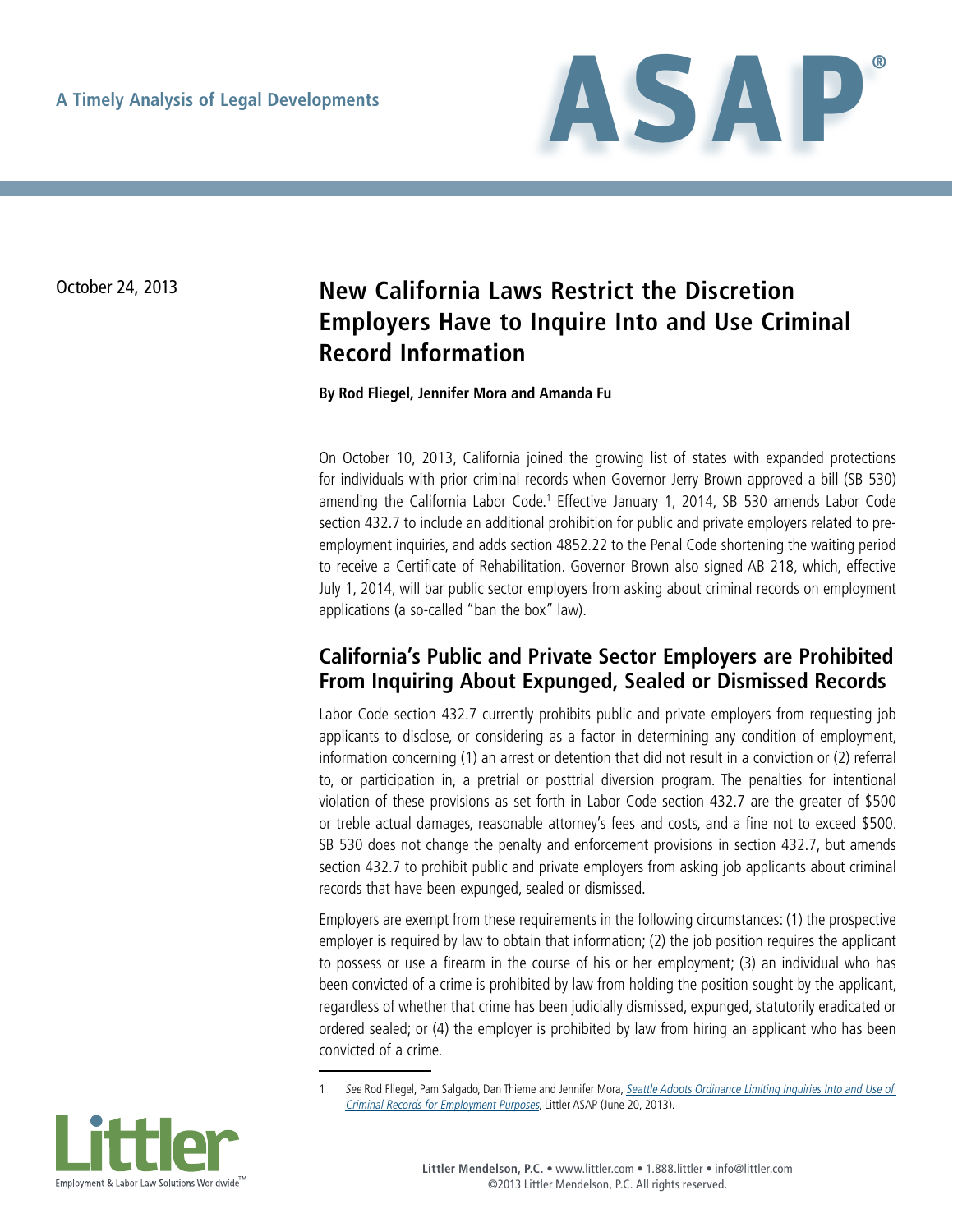Additionally, SB 530 adds Penal Code section 4852.22 to shorten the waiting period for certain individuals seeking to apply for a Certificate of Rehabilitation. A Certificate of Rehabilitation does not expunge an individual's criminal record but is instead a court finding that an individual has been rehabilitated following a criminal conviction. Among the benefits of a Certificate of Rehabilitation is that former offenders have an increased likelihood of being granted a professional or occupational license. Prior to the Governor signing SB 530, former offenders were permitted to apply for a Certificate of Rehabilitation following a minimum seven-year waiting period after discharge from custody or release on parole or probation, whichever came first. Penal Code 4852.22 will now permit a trial court to grant an application for a Certificate before the seven-year waiting period has expired if the court, in its discretion, has determined that the interests of justice are served.

## **The California Governor "Banned the Box" For Public Sector Employers**

In recent years, there has been an increase in the number of state and local jurisdictions that have enacted so-called "ban the box" laws, which generally prohibit employers from inquiring about an applicant's criminal record on an employment application. Rhode Island and Minnesota are the most recent states to enact such legislation for private sector employers.<sup>2</sup> The Equal Employment Opportunity Commission has likewise endorsed this limitation in its updated guidance regarding consideration of arrest and conviction records under Title VII of the Civil Rights Act of 1964.3

Most of these "ban the box" laws apply to cities as "employers" with such laws recently enacted in municipalities including Pittsburgh, Pennsylvania and Wilmington, Delaware, or to city vendors and contractors, such as in Detroit, Michigan. In fact, most recently, the governor of Illinois issued an administrative order prohibiting state agencies from asking about an applicant's criminal history before evaluating his or her knowledge, skills and ability to perform the job.

Effective July 1, 2014, California will join this growing list of jurisdictions that "ban the box," but only for public sector employers. Even before Governor Brown signed AB 218, however, several California cities had passed ordinances with similar restrictions. For example, Richmond, California's ordinance prohibits private businesses contracting with the city "from asking about prior criminal convictions on employment applications." Other California cities that have banned the box include Berkeley, East Palo Alto, Oakland and San Francisco.

Under AB 218, California state and local agencies, cities and counties must first determine an applicant's minimum qualifications for the position before inquiring about the applicant's conviction history. AB 218 does not, however, apply to law enforcement positions or positions where the applicant will work with children, the elderly, the disabled or other sensitive positions.

## **Action Steps for Employers**

The number of state and local laws affording employment-related protections to ex-offenders has grown and, in all likelihood, will continue to do so. Now is an excellent time for local employers and multi-state employers that use a nationwide form of job application to assess thoroughly whether their job application, including questions about prior criminal records, complies with state and local laws where the employer operates and hires.

Of course, when conducting criminal background checks, employers should also be mindful of the various laws that relate to the background check process. For example, the EEOC continues to investigate vigorously whether criminal background checks have a "disparate impact" on protected class members for purposes of Title VII.

In addition, when using a third-party screening firm (consumer reporting agency) to obtain background information on applicants or existing employees, employers must follow the requirements of the federal Fair Credit Reporting Act (FCRA), including the FCRA's provisions requiring

<sup>2</sup> See Rod Fliegel and Jennifer Mora, [Rhode Island Enacts "Ban the Box" Law Prohibiting Employment Application Criminal History Inquiries Until the First Job Interview](http://www.littler.com/publication-press/publication/rhode-island-enacts-ban-box-law-prohibiting-employment-application-cri), Littler ASAP (July 17, 2013); Dale Deitchler, Rod Fliegel, Susan Fitzke and Jennifer Mora, *Minnesota Enacts "Ban the Box Law" Prohibiting Employment Application Criminal History Checkmark* [Boxes and Restricting Criminal Record Inquiries Until After Interviews or Conditional Job Offers](http://www.littler.com/publication-press/publication/minnesota-enacts-ban-box-law-prohibiting-employment-application-crimi), Littler ASAP (May 17, 2013).

<sup>3</sup> See Rod Fliegel, Barry Hartstein and Jennifer Mora, [EEOC Issues Updated Criminal Record Guidance that Highlights Important Strategic and Practical Considerations for Employers](http://www.littler.com/publication-press/publication/eeoc-issues-updated-criminal-record-guidance-highlights-important-stra), Littler ASAP (Apr. 30, 2012).